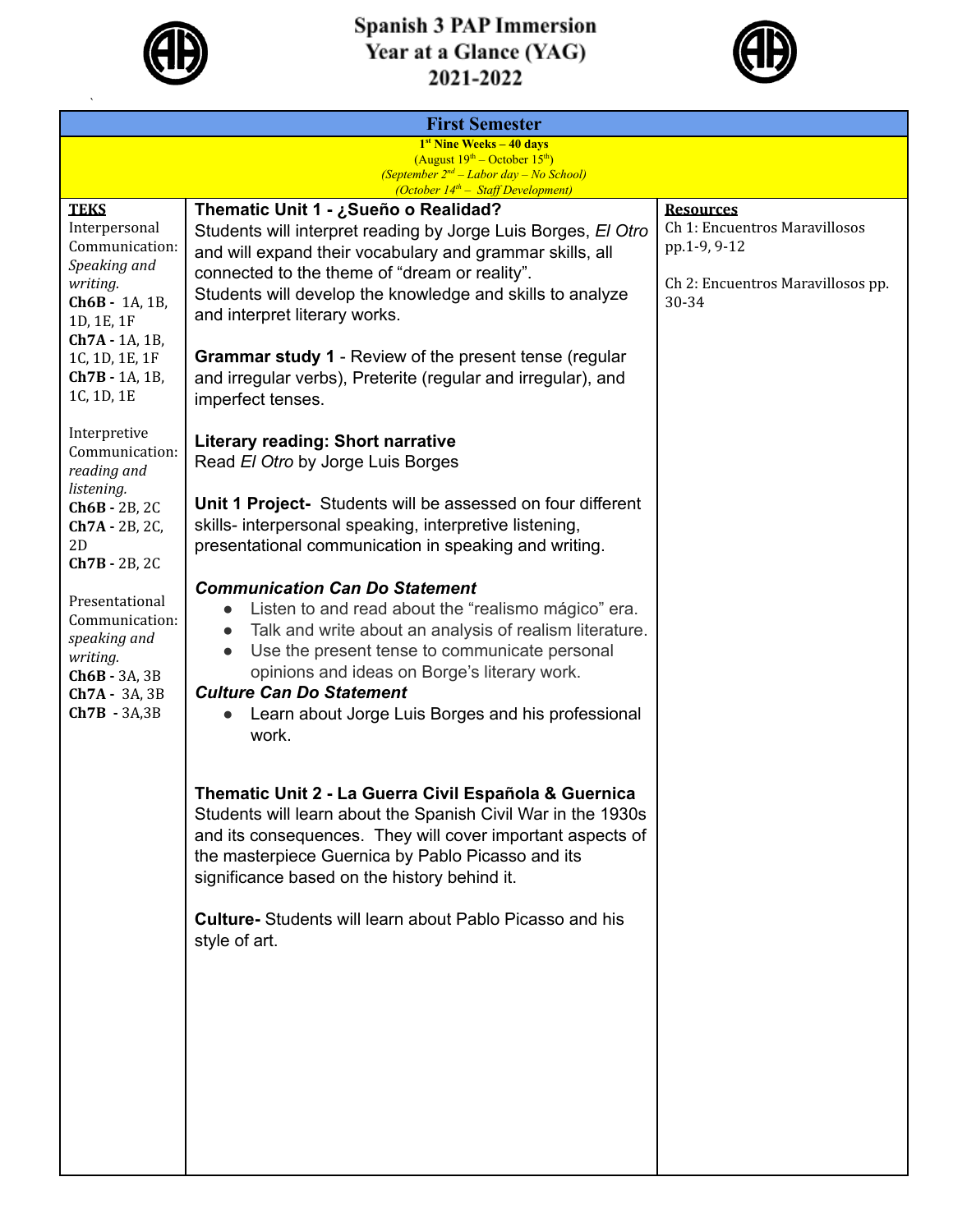

## **Spanish 3 PAP Immersion<br>Year at a Glance (YAG)<br>2021-2022**



| <b>First Semester</b>                                                                                                                                                                               |                                                                                                                                                                                                                                                                                                                                                                                  |                                                                                                                                                                 |  |  |
|-----------------------------------------------------------------------------------------------------------------------------------------------------------------------------------------------------|----------------------------------------------------------------------------------------------------------------------------------------------------------------------------------------------------------------------------------------------------------------------------------------------------------------------------------------------------------------------------------|-----------------------------------------------------------------------------------------------------------------------------------------------------------------|--|--|
| $2nd$ Nine Weeks – 43 days                                                                                                                                                                          |                                                                                                                                                                                                                                                                                                                                                                                  |                                                                                                                                                                 |  |  |
|                                                                                                                                                                                                     | (October $16th$ – December $20st$ )<br>(November $25th - 29th - Thanks giving Break$ )<br>(December $23^{rd}$ - January $3^{rd}$ - Holiday Break)                                                                                                                                                                                                                                |                                                                                                                                                                 |  |  |
| <b>TEKS</b>                                                                                                                                                                                         | Thematic Unit 2 continuation - La Guerra Civil Española                                                                                                                                                                                                                                                                                                                          | <b>Resources</b>                                                                                                                                                |  |  |
| Interpersonal<br>Communication:<br>Speaking and<br>writing.                                                                                                                                         | & Guernica<br>Students will learn about the Spanish Civil War in the 1930s<br>and its consequences. They will cover important aspects of<br>the masterpiece Guernica by Pablo Picasso and its                                                                                                                                                                                    | La hija del sastre reading book<br>Flipgrid-record review on                                                                                                    |  |  |
| Ch8A - 1A, 1B,<br>1C, 1D, 1E<br>Ch8B - 1A, 1B,                                                                                                                                                      | significance based on the history behind it.                                                                                                                                                                                                                                                                                                                                     | chapters 1-4<br>Picasso's mural, Guernica- review                                                                                                               |  |  |
| 1C, 1D, 1F<br>Ch9A - 1A, 1B,<br>1C, 1D, 1E, 1F                                                                                                                                                      | Grammar study 2 - Review Preterite (regular and<br>irregular), and imperfect tenses. Preterite vs Imperfect.                                                                                                                                                                                                                                                                     | history, describe, and analyze.<br>Quizlet-vocabulary, characters,                                                                                              |  |  |
| Ch9B - 1A, 1B,<br>1E, 1E, 1F                                                                                                                                                                        | Literary reading: fictional book<br>La hija del sastre - chapters 1-15                                                                                                                                                                                                                                                                                                           | and chapter reviews                                                                                                                                             |  |  |
| Interpretive<br>Communication:<br>reading and<br>listening.<br>Ch8A - 2B, 2C,<br>2D<br>Ch8B - 2A, 2B,<br>2C, 2D                                                                                     | <b>Communication Can Do Statement</b><br>Listen to and read about the Spanish Civil War.<br>$\bullet$<br>Talk and write about Guernica and Pablo Picasso.<br>$\bullet$<br>Use the past and preterite tense to communicate<br>$\bullet$<br>about what happened in the past                                                                                                        | La hija del sastre reading book<br>Edpuzzle-La guerra civil Española<br>(https://youtu.be/49yAvSBKrUg-<br>look for edited version on<br>Edpuzzle)<br>Vocabulary |  |  |
| Ch9A - 2A, 2B,<br>2 <sub>C</sub><br>Ch9B - 2B, 2C<br>Presentational<br>Communication:<br>speaking and<br>writing.<br>Ch <sub>8</sub> - 3A, 3B<br>Ch8B: - 3A, 3B<br>$Ch9A - 3A, 3B$<br>Ch9B - 3A, 3B | <b>Culture Can Do Statement</b><br>Learn about the Spanish Civil War.<br>$\bullet$<br>Learn and talk about the dictatorship of Francisco<br>Franco.<br>Understand Pablo Picassos' work based on cultural<br>$\bullet$<br>events.<br>Learn about the life of Pablo Picasso.<br>The bombing of the small village of Guernica in<br>$\bullet$<br>Spain during the Spanish Civil War |                                                                                                                                                                 |  |  |
| <b>Second Semester</b>                                                                                                                                                                              |                                                                                                                                                                                                                                                                                                                                                                                  |                                                                                                                                                                 |  |  |
|                                                                                                                                                                                                     | $3rd$ Nine Weeks – 45 days                                                                                                                                                                                                                                                                                                                                                       |                                                                                                                                                                 |  |  |
| (January $6^{th}$ – March 17 <sup>th</sup> )<br>$(January 20th - MLK - No School)$<br>$(March 9th - 13th - Spring Break)$                                                                           |                                                                                                                                                                                                                                                                                                                                                                                  |                                                                                                                                                                 |  |  |
| <b>TEKS</b>                                                                                                                                                                                         | Thematic Unit 3 - El mundo hispanohablante e                                                                                                                                                                                                                                                                                                                                     | <b>Resources</b>                                                                                                                                                |  |  |
| Interpersonal<br>Communication:<br>Speaking and<br>writing.                                                                                                                                         | Inmigración<br>Students will learn the geography and information of the<br>Spanish-Speaking Countries, including land and water<br>forms.                                                                                                                                                                                                                                        | ESPN en Español news videos for<br>table conversations                                                                                                          |  |  |
| SPN 3.1 - A, B,<br>C, D, E<br><b>SPN 3.2 - A, B,</b><br>Е                                                                                                                                           | <b>Grammar study 3</b> - Review of the present perfect tense<br>(regular and irregular verbs) and pluscuamperfecto (regular                                                                                                                                                                                                                                                      | Quizlet-El Mundo<br>Hispanohablante: Formas de agua<br>y de tierra                                                                                              |  |  |
|                                                                                                                                                                                                     | and irregular).                                                                                                                                                                                                                                                                                                                                                                  | Quia exercises and practices                                                                                                                                    |  |  |